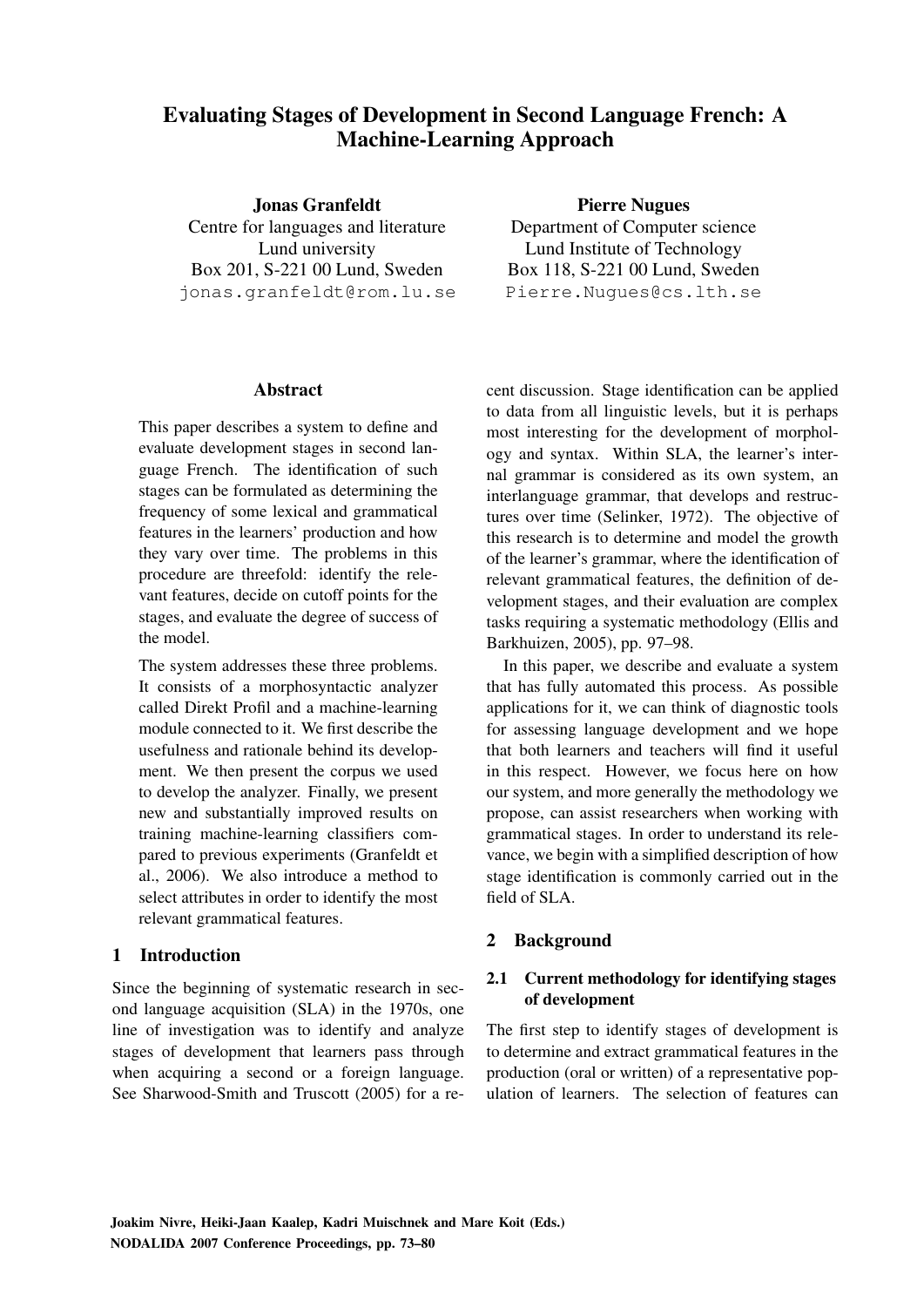be theoretically or empirically motivated, the crucial point being that the selected features have a content validity, i.e. that they are features whose realizations can translate a qualitative change in the learner's grammar. A second step is to understand and model the development of these features over time. Some linguistic features show a straightforward linear development, i.e. the scores for adequate use of the feature increases steadily with time at some observable rate. Other features show a nonlinear, sometimes U-shaped, development where the scores initially are high and then decrease in a second phase, only to regain a high level of correctness in a third phase.

Once the developmental trajectories are known, a third step is to decide on cutoff points in the data where the learner has reached a new stage of development. Most researchers work on several grammatical features at the same time, a procedure sometimes referred to as grammatical profiling. This means that the establishment of a stage of development has to take into consideration the analysis of a large number of categories.

## 2.2 Some problems with the current methodology

A necessary component in the method described above is an in-depth morphosyntactic analysis of the language samples produced by the learners. In our case, these are written texts but they might also be transcriptions of oral productions. Most analysts working with first and second language acquisition have now access to relatively large amounts of machine-readable data (large in SLA terms). It is also common for widespread languages, like English and French, to use tools such as morphological parsers and part-of-speech taggers (MacWhinney, 2000). These tools can considerably reduce the otherwise very time-consuming analysis step.

But even so, a lot of manual analysis is left to be done. First there is currently no reliable automated tool to parse learner's data although there have been some attempts for English (Sagae et al., 2005). For French, some of the linguistic structures and features used in grammatical profiling can be captured using available part-of-speech taggers and morphological parsers. But other more complex structures such as the agreement between constituents cannot. Another problem in grammatical profiling is that current tools usually work on one single feature at the time in a pipeline architecture, while one needs to analyze a large number of phenomena at the same time. A third problem concerns the artificiality in identifying stages (Ellis and Barkhuizen, 2005), p.98.

The result of the morphosyntactic analysis is typically a frequency analysis of certain features. For a particular linguistic phenomenon, say 3rd person agreement in the present tense, a typical procedure is to identify the different realizations of the phenomena and count them. The compiled data for all the features are then often inspected intuitively in order to identify suitable stages of development. In the SLA domain, there are currently multiple ways of dealing with this step and there has not been any principled evaluation of them. A possible reason for this is that there is currently no framework that has connected any sophisticated statistical treatment to the first two steps: the morphosyntactic analysis and the frequency count. If a fully automated processing pipeline were available, all steps in this tricky process could be evaluated more thoroughly.

We report here the current status of our system that aims at overcoming the methodological problems discussed above. The rest of the paper is organized as follows. We begin by summarizing briefly the previous work on the morphosyntactic development of second language French. Then we describe the corpus we are using to develop the analyzer to extract the grammatical features and constructions. The analyzer, called Direkt Profil, is also presented briefly. In the last sections, we discuss our machinelearning approach to identify the stages of development and select attributes and we present our current results.

## 3 Morphosyntactic development of second language French

Studies on the morphosyntactic development of second language French have to a large extent been empirically driven. One of their specific aims was the identification of a large number of developmentally related grammatical features and constructions along with hypotheses about their sequence of acquisition. The study by Bartning and Schlyter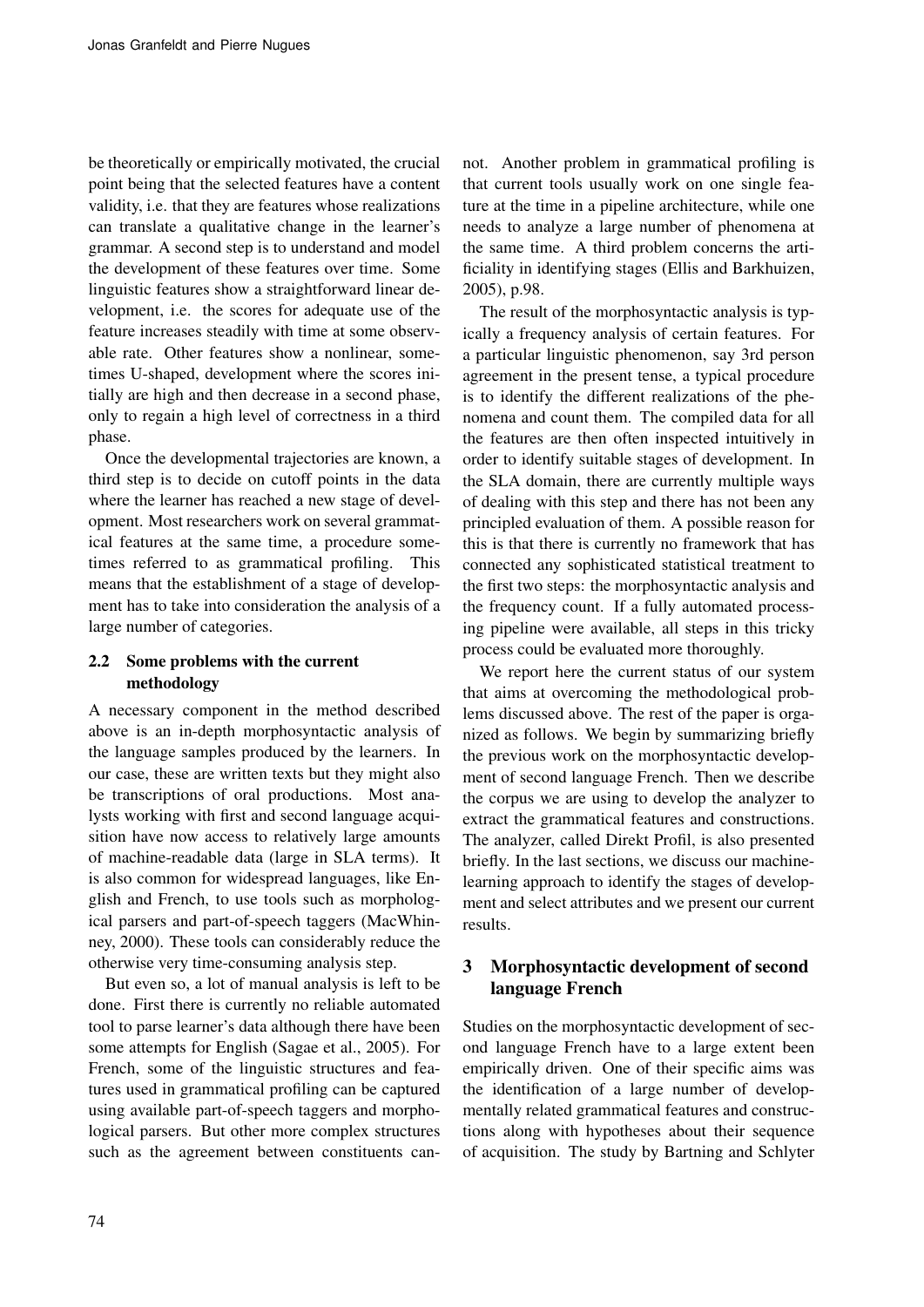| <b>Stages</b>                         |       | 2          | 3           | 4            | 5          | 6          |
|---------------------------------------|-------|------------|-------------|--------------|------------|------------|
| % of finite forms of lexical verbs in | 50-75 | 70-80      | 80-90       | 90-98        | 100        | 100        |
| obligatory contexts                   |       |            |             |              |            |            |
| % of 1st person plural S-V agree-     |       | 70-80      | 80-95       | 100          | 100        | 100        |
| ment ( <i>nous V-ons</i> )            |       |            |             |              |            |            |
| % 3rd pers plural agreement with ir-  |       |            | a few cases | $\approx$ 50 | few errors | 100        |
| regular lexical verbs like viennent,  |       |            |             |              |            |            |
| <i>veulent, prennent</i>              |       |            |             |              |            |            |
| Object pronouns (placement)           |       | <b>SVO</b> | S(v) o V    | SovV app.    | SovV prod  | acquired   |
|                                       |       |            |             |              |            | (also y    |
|                                       |       |            |             |              |            | and $en$ ) |
| % of grammatical gender agreement     | 55-75 | $60-80$    | 65-85       | 70-90        | 75-95      | 90-100     |

Table 1: Developmental sequences from Bartning and Schlyter (2004). Legend: – = no occurrences; app = appears; prod = productive advanced stage.

(2004) is an example of it for spoken French, where the authors identified some 25 different morphosyntactic features and proposed a definition of their development over time in adult Swedish learners. Taken together, these features delineate six stages of development in the shape of grammatical profiles – ranging from beginners to very advanced learners. Examples of features are shown in Table 1. As the language learner moves towards an increasing automation of the target language, the produced structures become more frequent, more complex, and more appropriate. Developmental sequences describe this process in linguistic terms.

## 4 The CEFLE Corpus

To develop our analyzer (see Sect. 5) and to test the machine-learning approach to stages of development, we used the Lund CEFLE Corpus (*Corpus Écrit de Français Langue Étrangère*) (Ågren, 2005). CEFLE consists of texts in French as a foreign language written by 85 Swedish students with different levels of proficiency. It contains approximately 400 texts and 100,000 words. It also features a control group of 22 French native speakers. CEFLE was compiled throughout the academic year 2003/2004. During this period, each student wrote four or five texts in French at two months intervals. The aim of this study was to analyze the morphosyntactic development in written production.

For the present study, we used a random selection of 317 texts from the CEFLE corpus, see Table 2.

A member of the team annotated one text from each learner using the criteria in Bartning and Schlyter (2004) and classified it according to the developmental stage the text was reflecting. For our current experiments (see below), we subsequently assigned the same classification to the three or four other texts of the same learner in the CEFLE corpus. The assumption behind the decision to propagate the stage of development from one annotated text to all the texts of the same learner is that a learner generally does not move up to the next stage during the short period under which the collection of the texts took place.

## 5 Direkt Profil

Direkt Profil (Granfeldt et al., 2005; Granfeldt et al., 2006) is a morphosyntactic analyzer designed for French as a second language. The initial aim was to implement the grammatical features and constructions in Table 1. In the current version of the system, a few features are still lacking but there is also a great number of additional ones that were not present from the beginning. The system has been presented in some detail in previous papers and we only give a brief description of the main parts.

Verb groups and noun groups represent the essential grammatical support of the profile classification. The majority of syntactic annotation standards for French take such groups into account in one way or another. However, in their present shape, these standards are insufficient to mark up constructions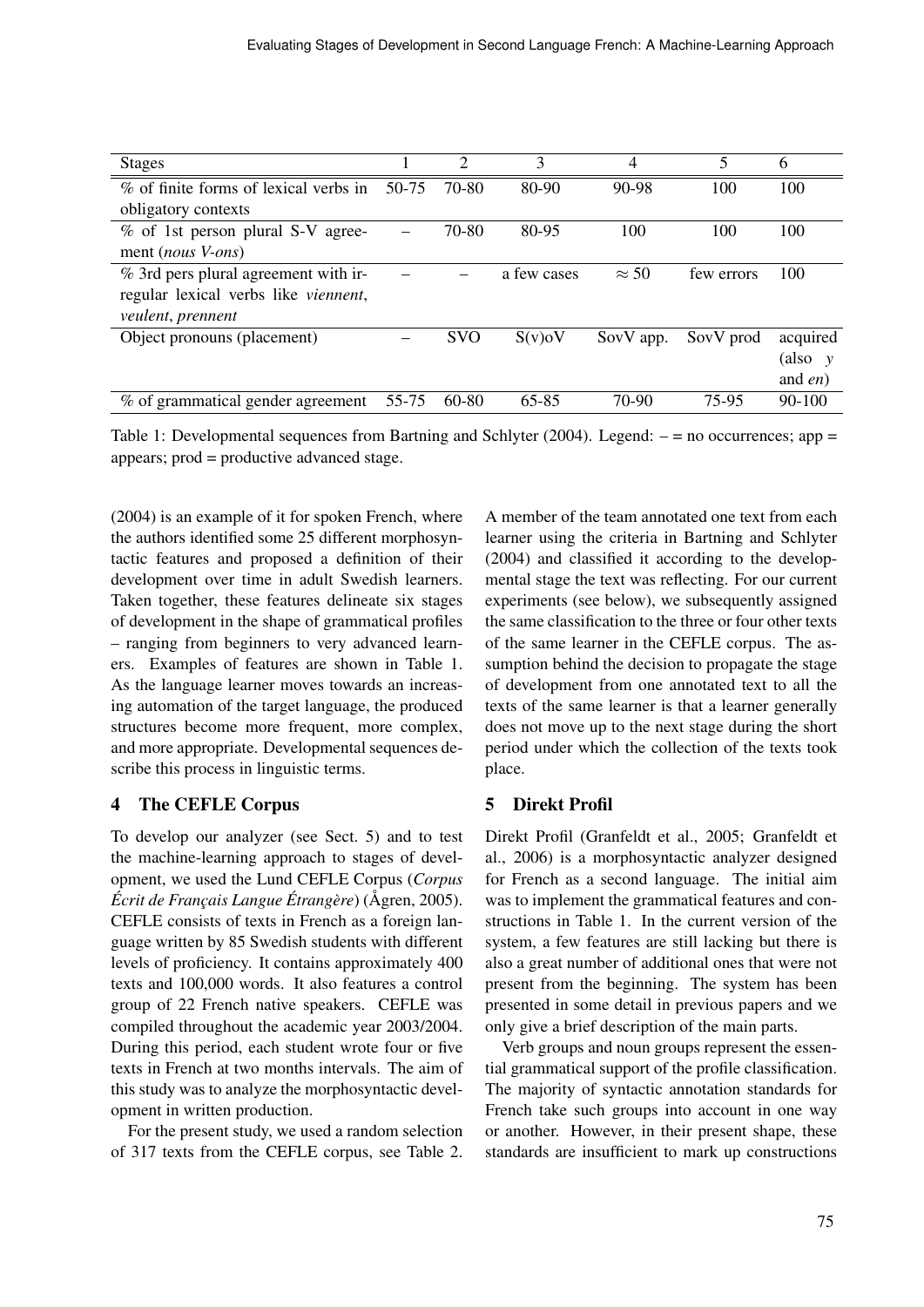|               | <b>CEFLE</b> corpus        |        | <b>Selection of CEFLE used (averages)</b> |             |              |  |  |  |
|---------------|----------------------------|--------|-------------------------------------------|-------------|--------------|--|--|--|
|               | Task name Elicitation type | Words  |                                           | Text length | Sent. length |  |  |  |
| Homme         | <b>Pictures</b>            | 17,260 | Stage 1 $(N=23)$                          | -78         | 6.9          |  |  |  |
| Souvenir      | Pers. Narrative            |        | 14,365 Stage 2 (N=98)                     | -161        | 8.4          |  |  |  |
| <b>Italie</b> | Pics                       | 30.840 | Stage $3(N=97)$                           | 212         | 9.8          |  |  |  |
| Moi           | Pers. Narrative            | 30,355 | Stage $4(N=58)$                           | 320         | 11.6         |  |  |  |
| Total         |                            | 92.820 | Control $(N=41)$                          | 308         | 15.2         |  |  |  |

Table 2: General description of the CEFLE corpus and the selection used in the experiments reported in this paper.

of Table 1, many of which are specific to foreign language writers. On the basis of the linguistic constructions in Bartning and Schlyter (2004), we developed our own annotation scheme. The current version of Direkt Profil, v. 2.1, detects three types of syntactic groups, nonrecursive noun groups, verb groups, prepositional groups, and conjunctions, that it annotates using the XML format.

Direkt Profil applies a cascade of three sets of rules to produce the four layers of annotations. The first unit segments the text in words. An intermediate unit identifies the prefabricated expressions. The third unit annotates simultaneously the parts of speech and the groups. Finally, the engine creates a group of results and connects them to a profile. The analyzer uses manually written rules and a lexicon of inflected terms. The recognition of the group boundaries is done by a set of closed-class words and the heuristics inside the rules. It should be noted that the engine neither annotates all the words, nor all segments. It considers only those, which are relevant for the determination of the stage. The engine applies the rules from left to right then from right to left to solve certain problems of agreement.

The current version of Direkt Profil is available online from this address: http://www.rom.lu.se:8080/profil. The performance of Direkt Profil version 1.5.2 was evaluated in Granfeldt et al. (2005). The results showed an overall F-measure of 0.83 (precision and recall).

## 6 A machine-learning approach to evaluate stages of development

The frequency count of the grammatical constructions and features form a basis to establish general stages of development. In our system, the frequency analysis is obtained automatically as the output from Direkt Profil.

One core problem in this last step of the procedure is that the data from the frequency analysis show a gradual increase that looks more like a development through continua than a development in discrete stages. Any definition of a stage will be to some extent arbitrary. Currently, there are a variety of methods that are used in field, but there is no principled way of evaluating these procedures. In the work of Bartning and Schlyter (2004), six stages of development were defined, five of which were subsequently identified by a human annotator in the CEFLE corpus. In the following section, we evaluate the probability of the existence of five different stages using machine-learning techniques.

## 6.1 First experiment: Classification analysis using all features

As experimental setup, we used the texts from each of the 85 learners that were manually assigned with their stage of development. The classification was done using the criteria in Table 1. Then we reused the same classification for the learner's three or sometimes four other texts in the CEFLE corpus, resulting in 276 classified texts. An additional 41 texts came from the control group of native speakers, resulting in a total of 317 classified texts.

We then used three machine-learning algorithms: the ID3/C4.5 algorithm (Quinlan, 1986), support vector machines (Boser et al., 1992), and logistic model trees (Landwehr et al., 2003). The training phase automatically induces classifiers from the selection of texts in the CEFLE corpus and the features we extract with the analyzer. We did all our exper-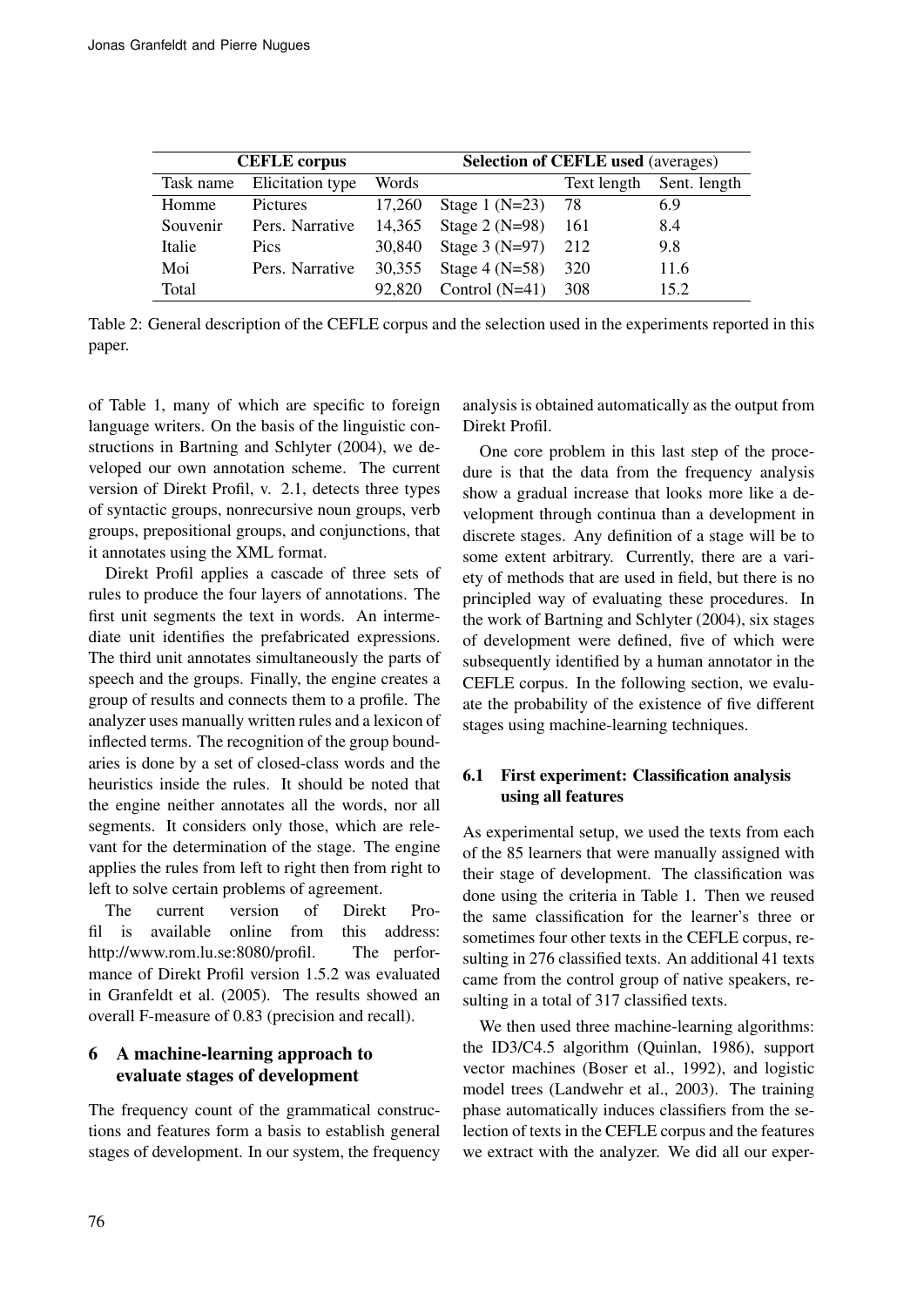|                     | C <sub>4.5</sub> |      |      | <b>SVM</b>                                                                 |             |      | LMT  |      |      |
|---------------------|------------------|------|------|----------------------------------------------------------------------------|-------------|------|------|------|------|
| Stage               |                  |      |      | Precision Recall F-score Precision Recall F-score Precision Recall F-score |             |      |      |      |      |
| $1 - 2$             | 0.66             | 0.70 | 0.68 | $\parallel$ 0.70                                                           | $0.71$ 0.71 |      | 0.76 | 0.75 | 0.75 |
| $3 - 4$             | 0.70             | 0.68 | 0.69 | 0.71                                                                       | 0.72        | 0.71 | 0.76 | 0.79 | 0.77 |
| $\parallel$ Control | 0.71             | 0.66 | 0.68 | 0.70                                                                       | 0.63        | 0.67 | 0.89 | 0.83 | 0.86 |

Table 3: Results of the classification of texts into three stages for the three classifiers. Each classifier used 142 attributes and was trained on 317 texts from the CEFLE corpus.

iments with the Weka collection<sup>1</sup> of machine learning algorithms (Witten and Frank, 2005) and we evaluated them using the embedded 10-fold crossvalidation.

We first clustered the five stages into three larger stages, where stages 1 and 2 together with stages 3 and 4 were into two stages and we trained the classifiers on them. We then ran a second evaluation with the original five stages. The results for the 317 texts and a feature vector consisting of 142 features are shown in Tables 4 and 5.

These results can be compared to those we obtained with a previous version of Direkt Profil (1.5.4) using a smaller number of features (33) and a smaller training corpus (80 texts). Those results (Granfeldt et al., 2006) showed that the best classifier at that point, SVM, obtained an average precision and recall in the vicinity of 70% for the threestage classification, and an average of 43% precision and 36% recall in the five-stage classification. The current results with more than 100 more features and a nearly four times bigger training corpus show an improvement of nearly 10 percentage points. The currently best classifying algorithm, LMT, obtains an average precision and recall of 79% for the threestage classification (Table 3). For the five-stage classification, the improvement is even greater. LMT obtains 62% precision and 59% recall. In comparing the two best performing algorithms, SVM and LMT, one observation is that LMT outperforms SVM on the intermediate and advanced stages of development  $-3$ , 4, and the control group of native speakers – but not on the first two stages of development. We have currently no explanation for this fact.

In conclusion of this first experiment, we can say that the increased number of attributes and the larger training corpus resulted in better overall performance for all three classifiers. But the improvement was not as great as we expected. We suspected that with the introduction of more than 100 new features compared to our previous experiments, we also introduced some irrelevant features for the classification. We ran an attribute selection procedure in order to identify the best features at this point. The results of this second experiment are presented in the next section.

### 6.2 Second experiment: Classification analysis using attribute selection

To evaluate the 142 attributes, we measured the information gain for each attribute with respect to the class. This method is derived from ID3 and is part of the Weka software. We used the ranker search method that ranks individual attributes according to their evaluation. Tables 5 and 6 show the results for the top 10 and top 20 attributes according to the information gain evaluation method.

In the next step, we ran a new classification experiment using the same three algorithms as in the first experiment and the same selection of 317 texts from the CEFLE corpus. We first evaluated the performance of the classifiers using the top 10 attributes. The results for the five-stage classification are shown in Table 7.

This experiment produced mixed results. On an average, the radical reduction of the number of attributes from 142 to 10 does not seem to affect the results very much. The average precision and recall figures for LMT are respectively 66% and 58%. This would suggest that there is a lot of noise in the remaining 132 attributes. On the other hand, the results for the lowest stage of development deteriorate. The SVM algorithm does not identify one single text as being on stage 1 using the top 10 attributes. This would suggest that within the remain-

<sup>1</sup>Available from: http://www.cs.waikato.ac.nz/ml/weka/.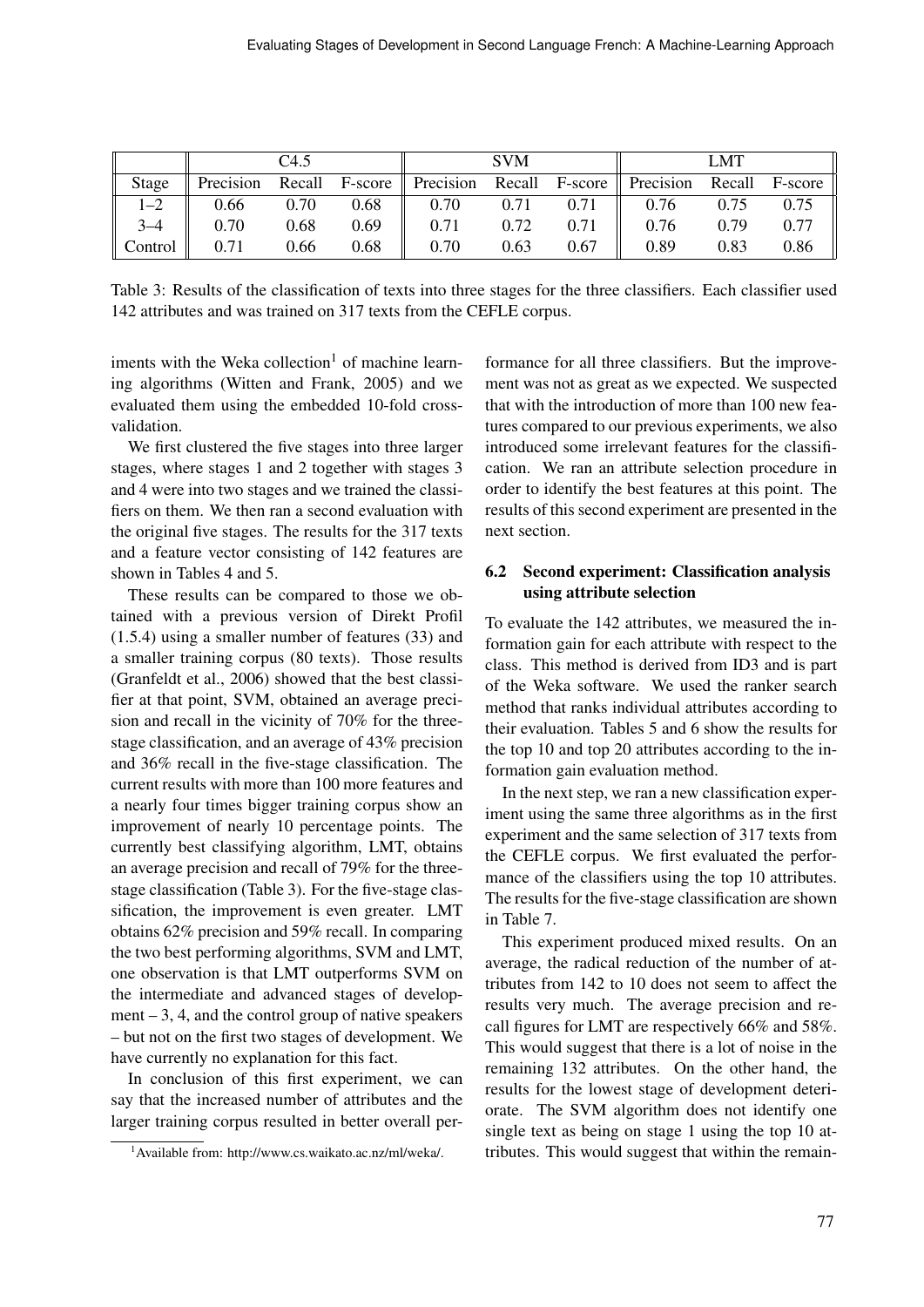|         | C4.5      |        |         |           | <b>SVM</b> |         | LMT       |        |         |
|---------|-----------|--------|---------|-----------|------------|---------|-----------|--------|---------|
| Stage   | Precision | Recall | F-score | Precision | Recall     | F-score | Precision | Recall | F-score |
|         | 0.37      | 0.42   | 0.39    | 0.54      | 0.58       | 0.56    | 0.44      | 0.33   | 0.38    |
|         | 0.50      | 0.52   | 0.51    | 0.60      | 0.60       | 0.60    | 0.59      | 0.61   | 0.60    |
|         | 0.42      | 0.46   | 0.44    | 0.45      | 0.46       | 0.45    | 0.51      | 0.54   | 0.53    |
|         | 0.48      | 0.38   | 0.42    | 0.52      | 0.50       | 0.51    | 0.64      | 0.66   | 0.65    |
| Control | 0.71      | 0.66   | 0.68    | 0.70      | 0.63       | 0.67    | 0.89      | 0.83   | 0.86    |

Table 4: Results of the classification of texts into five stages for the three classifiers. Each classifier used 142 attributes and was trained on 317 texts from the CEFLE corpus.

| Avg. merit | Avg. rank | Attribute name                                                             |
|------------|-----------|----------------------------------------------------------------------------|
| 0.405      | 1.4       | Percentage of Determiner-Noun sequences with agreement (number and gender) |
| 0.354      | 2.2       | Percentage unknown words                                                   |
| 0.33       | 3.2       | Percentage NPs with gender agreement                                       |
| 0.313      | 3.9       | Percentage prepositions (out of all parts-of-speech)                       |
| 0.311      | 4.3       | Average sentence length                                                    |
| 0.208      | 6.2       | Percentage Noun-Adjective sequences with agreement (number and gender)     |
| 0.198      | 7.4       | Percentage subject-verb agreement with modals + infinitive                 |
| 0.187      | 8.3       | Percentage subject-verb agreement in passé composé structures              |
| 0.177      | 9.3       | Percentage subject-verb agreement with être/avoir in 3rd person plural     |
| 0.176      | 9.8       | Percentage subject-verb agreement with modal verbs and pronominal subjects |
|            |           |                                                                            |

Table 5: The top 10 attributes. Attributes 1–10

| Avg. merit | Avg. rank | Attribute name                                                                |
|------------|-----------|-------------------------------------------------------------------------------|
| 0.168      | 11.4      | Percentage verbs in present tense (out of all tenses)                         |
| 0.165      | 11.8      | Percentage verbs in Passé composé (out of all tenses)                         |
| 0.15       | 14        | Percentage subject-verb agreement with modal verbs (all subjects)             |
| 0.142      | 15.7      | Percentage subject-verb agreement with modal verbs in sg                      |
| 0.14       | 16.2      | Percentage subject-verb agreement with modal verbs in present tense and 3rd   |
|            |           | person pronominal subject                                                     |
| 0.136      | 16.7      | Percentage finite lexical verbs in finite contexts                            |
| 0.133      | 17.3      | Percentage subject-verb agreement with finite lexical verbs                   |
| 0.131      | 18.1      | Percentage subject-verb agreement with sg pronominal subjects and modal verbs |
| 0.125      | 19.3      | Percentage subject-verb with lexical verbs in 3rd person plural               |
| 0.116      | 21.4      | Percentage subject-verb with pronominal subjects and être/avoir               |

Table 6: The 10 next attributes. Attributes 11–20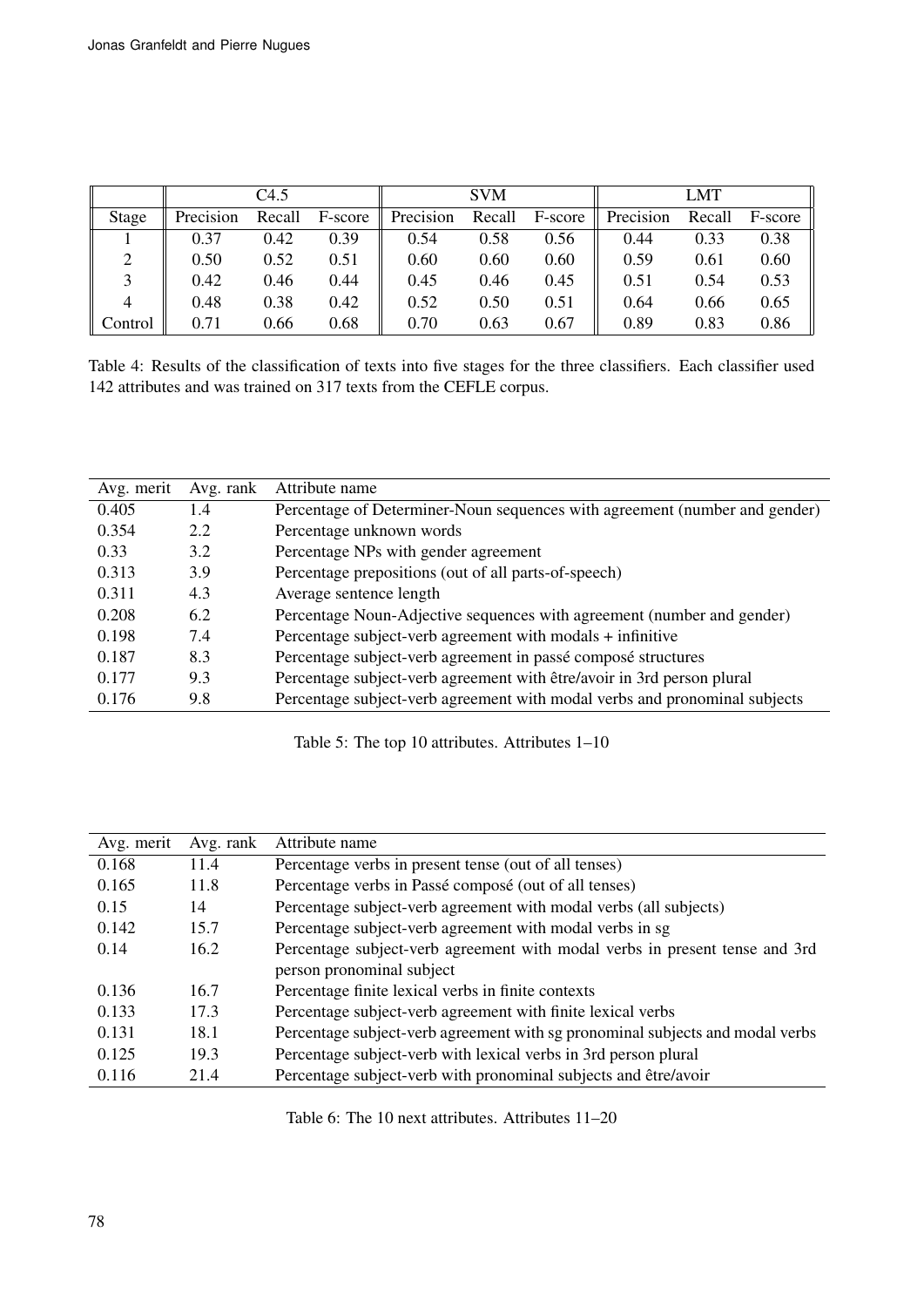|         | C4.5      |        |         |           | <b>SVM</b> |         | <b>LMT</b> |        |         |
|---------|-----------|--------|---------|-----------|------------|---------|------------|--------|---------|
| Stage   | Precision | Recall | F-score | Precision | Recall     | F-score | Precision  | Recall | F-score |
|         | 0.46      | 0.46   | 0.46    | 0.00      | 0.00       | 0.00    | 0.78       | 0.29   | 0.42    |
| 2       | 0.50      | 0.49   | 0.49    | 0.53      | 0.72       | 0.61    | 0.57       | 0.70   | 0.63    |
| 3       | 0.43      | 0.42   | 0.43    | 0.50      | 0.43       | 0.46    | 0.55       | 0.49   | 0.52    |
| 4       | 0.50      | 0.57   | 0.53    | 0.62      | 0.71       | 0.66    | 0.63       | 0.64   | 0.63    |
| Control | 0.84      | 0.76   | 0.79    | 0.94      | 0.76       | 0.84    | 0.78       | 0.78   | 0.78    |

Table 7: Results of the classification of texts into five stages for the three classifiers. Each classifier used the top 10 attributes evaluated with the InfoGain method in Weka and was trained on 317 texts from the CEFLE corpus.

ing 132 attributes there are some attributes that are very important for identifying texts in stage 1. In our next evaluation, we therefore included the next 10 attributes in the attribute ranking (attributes 11– 20) resulting in a feature vector of 20 attributes. The results for a five-stages classifications are shown in Table 8

Arguably, the overall results are better but the average for LMT actually shows a slight decrease compared to the previous experiment with only the top 10 features. All three classifiers identify texts on stage 1 using a feature vector with the top 20 features. We also note a difference in precision and recall figures for stage 1 using the ranked attributes. While these figures were relatively close in the first experiment using all 142 attributes (see Table 3 and Table 4), they are wide apart in the two following experiments (with recall figures being considerably lower than precision figures). This means that the recall quality depends on a much larger set of attributes for the lowest stage of development than for the other stages. Since the precision and recall figures for the other stages are close throughout, this could in turn mean that the stage 1 is the most heterogeneous stage.

## 7 Conclusion and future work

There is an ongoing discussion in the field of second language acquisition on the existence of discrete "stages" and how to define them, see for instance Sharwood-Smith and Truscott (2005). We believe that language development is systematic but always gradual if one looks close enough at the data. Our view is that developmental stages should reflect this property.

In this paper, we have presented and evaluated a system that can assist researchers in working with stages of development in second language French. The system consists of a morphosyntactic analyzer called Direkt Profil and a machine-learning module connected to it. A set of 317 texts from the CEFLE corpus was classified according to the stage of development they were reflecting. In classifying the texts, we built on previous research on morphosyntactic development in French second language. We extracted vectors of 142 features from the texts using the morphosyntactic analyzer we constructed. We then trained three different classifiers to evaluate the hypothesis that there were five stages of development represented in the material.

The results from a first classification experiment using a feature vector containing all the 142 features showed a substantial improvement of more than 10 percentage points compared to our previous results. For a three-stage classification, the average precision and recall figure for the system is now 79%. In trying to identify the most relevant features for classification, we used an attribute selection method based on the information gain and we identified two sets of top ranked attributes: the top ten attributes and the top twenty attributes. The results showed that while the overall performance was surprisingly not affected by the radical reduction of the number of attributes (from 142 to 10 and 20 respectively), the results for the lowest stage of development were affected very negatively. One conclusion at this point is that the stage 1 texts are very heterogeneous constructs to the point that it has to be questioned if they have an independent status.

From the results on the morphosyntactic analysis